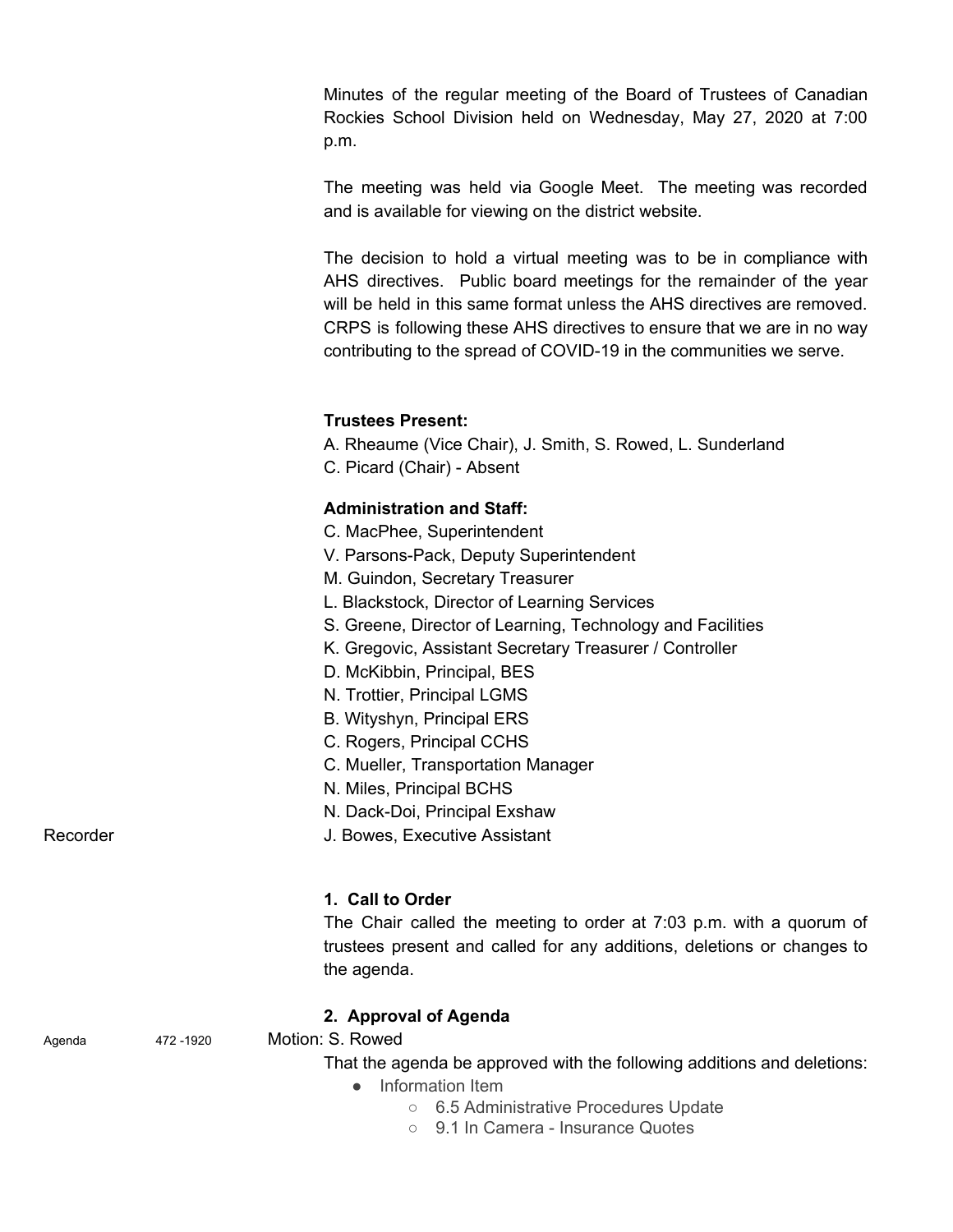**●** Delete Action Item 5.3 Summer School - Information will be presented in the Deputy Superintendent's Report **Carried** 

#### **3. Presentations**

**3.1** LGMS - Annual Report [\(2018-2019\)](https://lgms.crps.ca/documents/general/2019%20-%202022%20Three%20year%20PLan%20Template%20-%20LGMS.pdf) and Education Plan [\(2019-2022\)](https://lgms.crps.ca/documents/general/2019%20-%202022%20Three%20year%20PLan%20Template%20-%20LGMS.pdf) - Postponed

#### **4. Approval of Minutes**

**4.1** Regular [Meeting](https://crps.ca/documents/general/Minutes%20April%2029%202020.pdf)

Regular Mtg Minutes 473-1920Motion: J. Smith

That the minutes of the April 29, 2020 Regular Meeting be approved as presented

**Carried** 

#### **5. Action Items**

**5.1** Budget [Presentation](https://drive.google.com/file/d/1MytsyDO9w18xKc-RD6NFxXrRW0qUSdPV/view?usp=sharing)

Budget Presentation 474-1920Motion: J. Smith

# That the board approves the budget as presented. Carried

# **5.2** Full Time [Kindergarten](https://drive.google.com/file/d/1OhWrTOLJ2tC7KzQ32PjH_cZD6CZRrfT1/view?usp=sharing) / Kindergarten Fees

Full Time Kindergarten/Fees 475-1920 Motion: L. Sunderland

That the board agrees that this next school year would not be an optimal time to charge parents a fee to offset the cost of the unfunded full day kindergarten or change the present kindergarten full day status, due to the current economic circumstances created by the COVID pandemic. Senior administration is tasked to find possibilities to cover off the shortfall for the 2021-2022 school year and bring back to the board in the fall.

Carried

Information will be covered in the Deputy Superintendent's Report

## Maintenance Facility Purchase 476-1920 **5.4** [Maintenance](https://drive.google.com/file/d/1ObGC1nAo9mY4O8ON3LJ--WmcchIW_Hm5/view?usp=sharing) Facility Purchase

#### Motion: S. Rowed

**5.3** Summer School

That the Board approve senior administration to research the possibility of purchasing the current maintenance facility that CRPS is renting and also investigate other suitable spaces that may be optimal to what CRPS requires. In addition, senior administration is to provide a comparison for the difference between what the mortgage would be to what CRPS is currently paying in rent.

The possible purchase would be with the understanding that this would not impact the operational budget.

Carried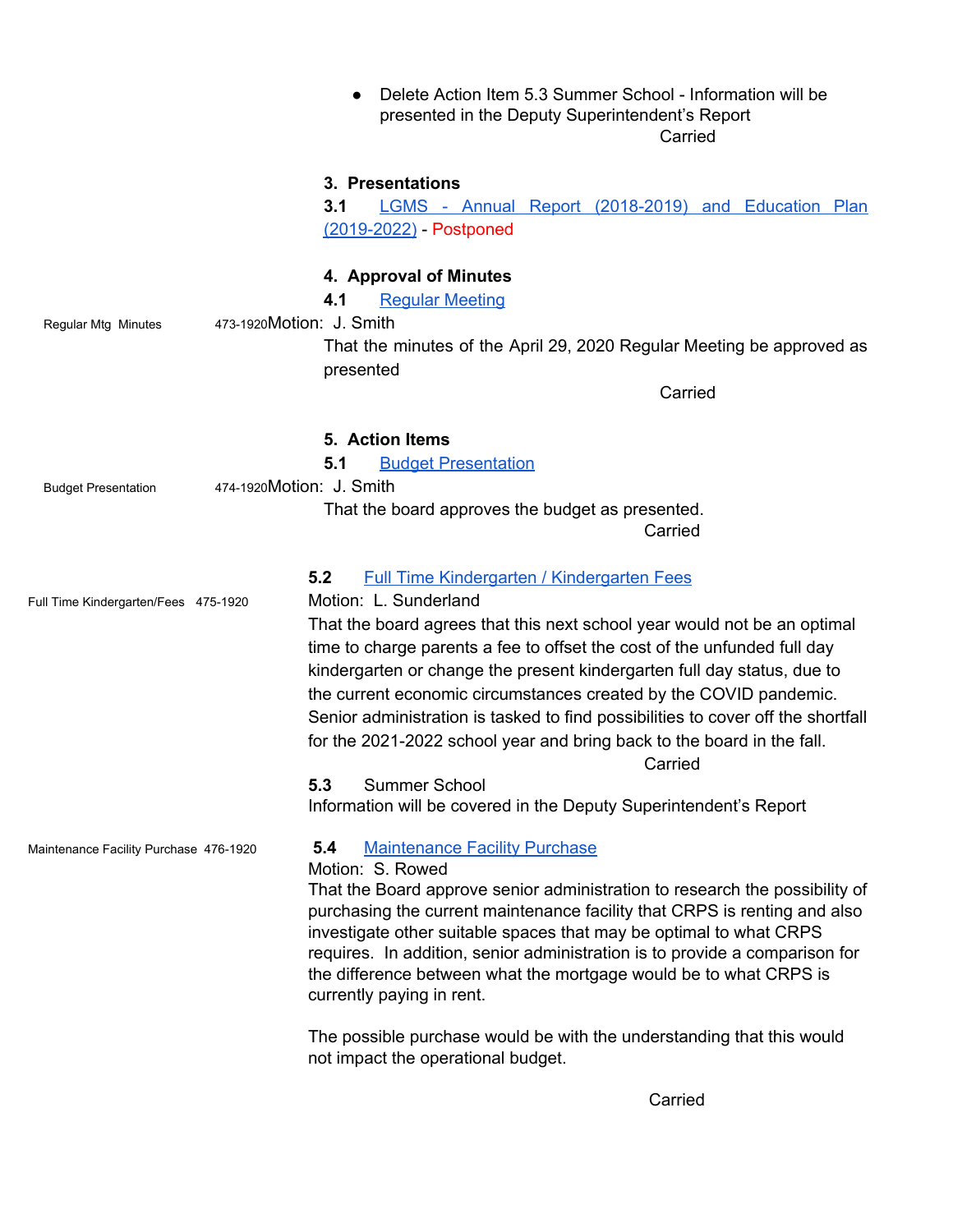# **6. Information / Discussion**

- **6.1** [Superintendent](https://drive.google.com/file/d/1Mz25zK1-z_1ts0AX5J0wef5ssXkU7dD3/view?usp=sharing) Report
- **6.2** Deputy [Superintendent](https://drive.google.com/file/d/1OWkS3VZts_uiDujEWO8kjjEtBoFj1uUa/view?usp=sharing) Report
- **6.3** High School [Graduation](https://drive.google.com/file/d/1OIqtX6X1QKn8KYhxL0Y1LjxL5ZIAhvtb/view?usp=sharing) Plans

**6.4** Capital [Maintenance](https://drive.google.com/file/d/1OEk1jtdDYu_fULzqR3K5OIBo5WzROgPv/view?usp=sharing) and Renewal Stimulus Project [Announcement](https://drive.google.com/file/d/1OEk1jtdDYu_fULzqR3K5OIBo5WzROgPv/view?usp=sharing)

**6.5** [Administrative](https://drive.google.com/file/d/1OELjLoVUrWCPbvxvYIgb-47u0vk5ENv9/view?usp=sharing) Procedures Update

# **7. Board Items**

## **7.1 Board Highlights**

- Alberta Government Stimulus Program
- Summer School Programs
- Budget 2020-2021
- **7.2 Correspondence** Minister of [Education](https://drive.google.com/file/d/1KRf-aVtknRDS7r8NuBWMDVD5hHI1t0JY/view?usp=sharing) CMR Stimulus

# **7.3 Trustee Reports**

**7.3.1** C. Picard (absent)

- **7.3.2** A. Rheaume
	- Virtual BCHS Parent Council Meeting
	- ZOOM Zone 5 Meeting
	- Virtual ASBA Spring General Meeting 2-day session coming up
- **7.3.3** J. Smith
	- ZOOM Meeting with PSBAA
- **7.3.4** L. Sunderland
	- Virtual BCHS Parent Council Meeting
	- Google Meet Committee of the Whole
- **7.3.5** S. Rowed
	- Google Meet Committee of the Whole
	- ZOOM Meeting with PSBAA

## **8. Questions**

## **9. In Camera**

In-Camera 477-1920 Motion: J. Smith

That the Board goes in camera at 9:30 p.m.

Carried